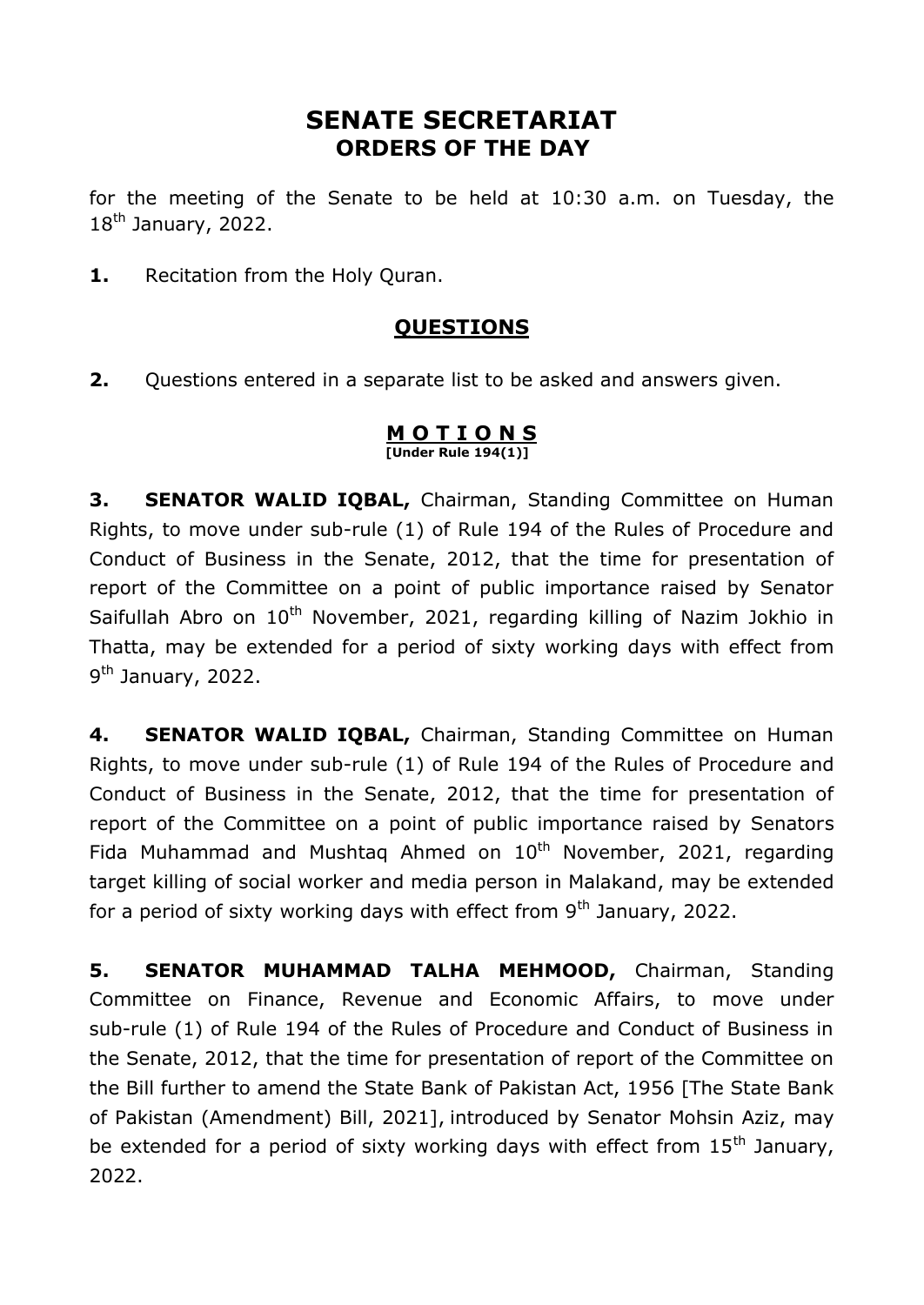**6. SENATOR MUHAMMAD TALHA MEHMOOD,** Chairman, Standing Committee on Finance, Revenue and Economic Affairs, to move under sub-rule (1) of Rule 194 of the Rules of Procedure and Conduct of Business in the Senate, 2012, that the time for presentation of report of the Committee on the subject matter of starred question No. 39-D asked by Senator Walid Iqbal on 1<sup>st</sup> October, 2021, regarding the Rules and policies for postings number of the position of Executive Directors, Directors and Representatives from Pakistan at the World Bank, Asian Development Bank, Asian Infrastructure Investment Bank, Economic Organization, World Trade Organizations and any international or regional bodies, may be extended for a period of sixty working days with effect from  $11<sup>th</sup>$  January, 2022.

**7. SENATOR MUHAMMAD TALHA MEHMOOD,** Chairman, Standing Committee on Finance, Revenue and Economic Affairs, to move under sub-rule (1) of Rule 194 of the Rules of Procedure and Conduct of Business in the Senate, 2012, that the time for presentation of report of the Committee on the subject matter of starred question No. 80 asked by Senator Mushtaq Ahmed on 12<sup>th</sup> November, 2021, regarding details of total volume of Pakistan's foreign and domestic debt separately till September, 2021, indicating also the annual increase in the said debt from 2018 till September, 2021, with yearwise break-up, may be extended for a period of sixty working days with effect from  $12^{th}$  January, 2022.

**8. SENATOR MOHAMMAD ABDUL QADIR,** Chairman, Standing Committee on Petroleum, to move under sub-rule (1) of Rule 194 of the Rules of Procedure and Conduct of Business in the Senate, 2012, that the time for presentation of report of the Committee on a point of public importance raised by Senator Muhammad Qasim on  $12<sup>th</sup>$  November, 2021, regarding various schemes for supply of gas in Balochistan, may be extended for a period of sixty working days with effect from  $12<sup>th</sup>$  January, 2022.

**9. SENATOR FAISAL JAVED,** Chairman, Standing Committee on Information and Broadcasting, to move under sub-rule (1) of Rule 194 of the Rules of Procedure and Conduct of Business in the Senate, 2012, that the time for presentation of report of the Committee on the Bill to ensure the protection of the journalists who are at risk as a result of their professional pursuit of journalism [The Protection of Journalist Bill, 2021], introduced by Senators Saleem Mandviwalla, Taj Haider, Shahadat Awan and Azam Nazeer Tarar, may be extended for a period of sixty working days with effect from  $15<sup>th</sup>$  January, 2022.